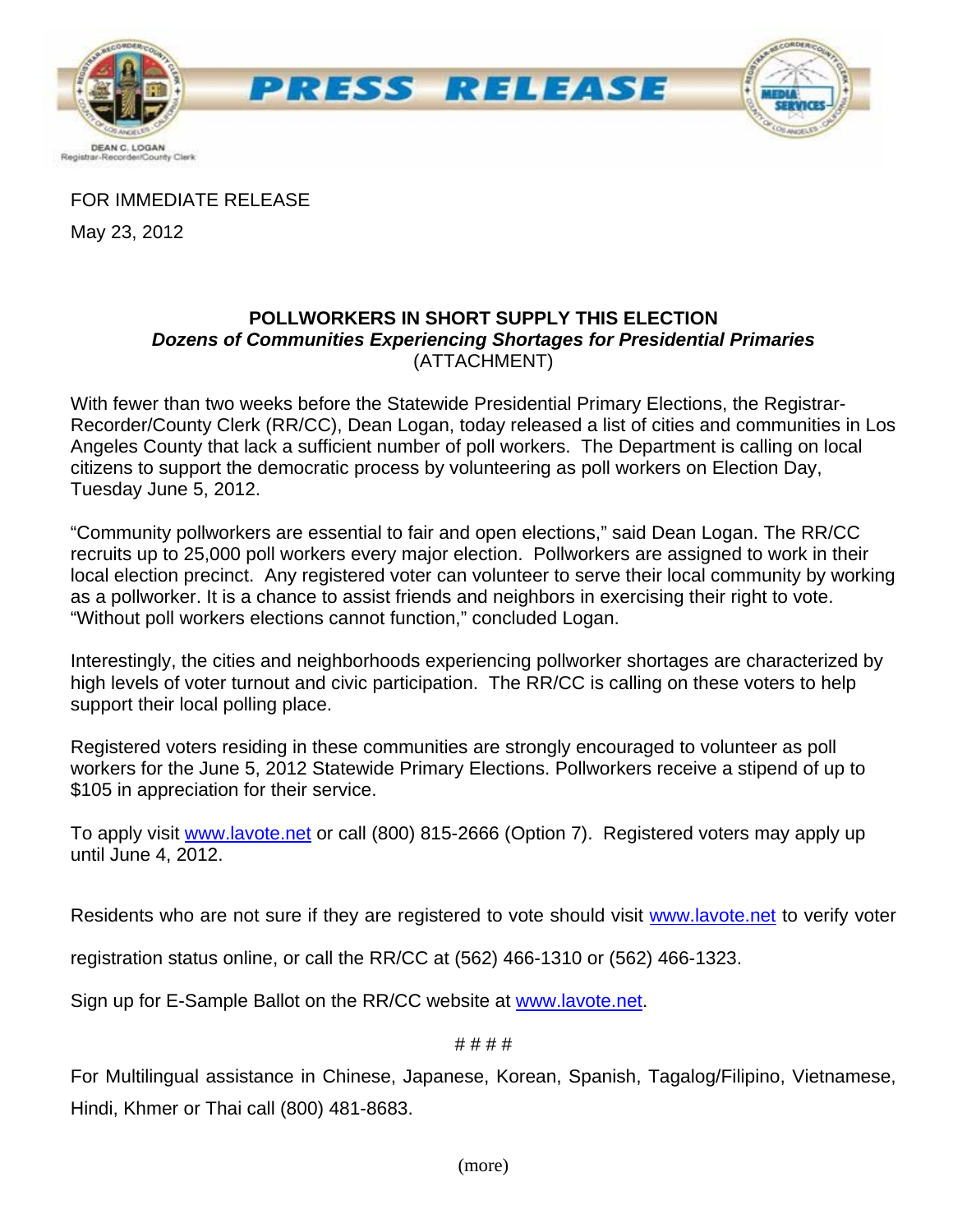# **ABOUT THE REGISTRAR-RECORDER/COUNTY CLERK**

The mission of the Registrar-Recorder/County Clerk is to serve Los Angeles County by providing essential records management and election services in a fair accessible and transparent manner.

# **FOR MORE INFORMATION:**

*Visit [www.lavote.net](http://www.lavote.net/)*

*Follow us on Twitter <http://twitter.com/lacountyrrcc>.* 

*Receive our RSS Feeds - subscribe at [http://www.lavote.net/GENERAL/RSS\\_Feeds.cfm](http://www.lavote.net/GENERAL/RSS_Feeds.cfm)* 

Information about other Los Angeles County services is provided at [www.lacounty.gov](http://www.lacounty.gov/) "To Enrich Lives Through Effective and Caring Service"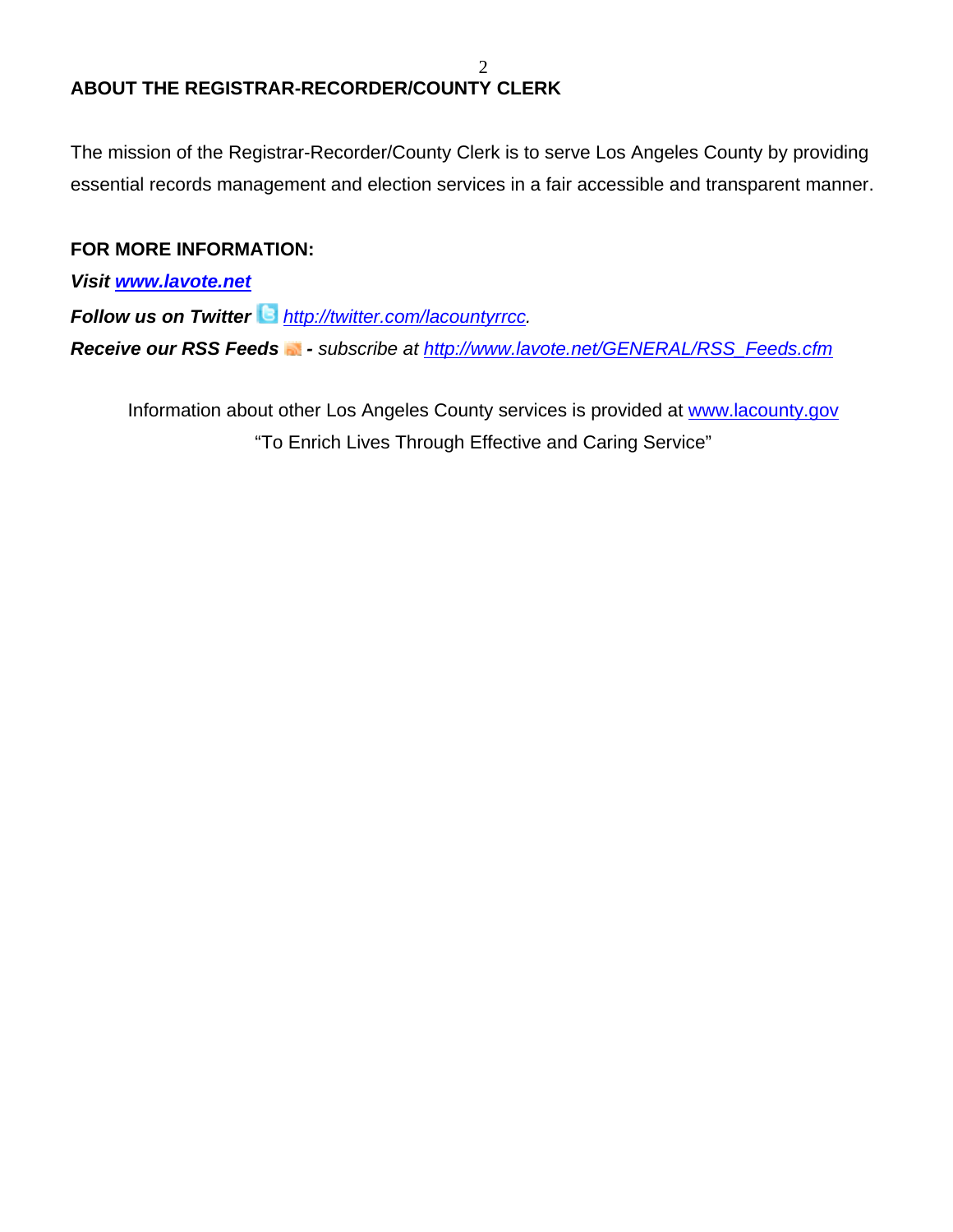### 3 ATTACHMENT

# **Los Angeles County Registrar-Recorder County Clerk**  Pollworker Needs Report by, Community June 5, 2012 Presidential Primary Elections

|                       |           |                  | <b>Bilingual</b><br>Spanish |
|-----------------------|-----------|------------------|-----------------------------|
| City and Zip Code     | Community | Needed           | Needed                      |
|                       |           |                  |                             |
| <b>ALTADENA</b>       |           |                  |                             |
| 91001                 |           | $\overline{2}$   | Υ                           |
| 91001                 |           | $\overline{2}$   | Υ                           |
|                       |           |                  |                             |
| <b>AVALON</b>         |           |                  |                             |
| 90704                 |           | $\overline{2}$   | Υ                           |
| <b>BEVERLY HILLS</b>  |           |                  |                             |
| 90210                 |           | $\overline{2}$   | N                           |
| 90210                 |           | $\overline{2}$   | Υ                           |
| 90210                 |           | $\overline{2}$   | Υ                           |
|                       |           |                  |                             |
| <b>CALABASAS</b>      |           |                  |                             |
| 91302                 |           | $\overline{2}$   | Υ                           |
| 91302                 |           | $\overline{2}$   | N                           |
| 91302                 |           | $\overline{c}$   | Υ                           |
| 91302                 |           | $\overline{2}$   | Υ                           |
| 91302                 |           | $\overline{2}$   | Υ                           |
| 91302                 |           | $\overline{2}$   | Υ                           |
| <b>CANYON COUNTRY</b> |           |                  |                             |
| 91351                 |           | $\overline{2}$   | N                           |
| 91351                 |           | $\overline{2}$   | Υ                           |
| 91351                 |           | $\overline{2}$   | Υ                           |
| 91357                 |           | $\overline{2}$   | Υ                           |
| 91387                 |           | $\overline{2}$   | Υ                           |
|                       |           |                  |                             |
| <b>CASTAIC</b>        |           |                  |                             |
| 91384                 |           | $\boldsymbol{2}$ | Υ                           |
| 91384                 |           | $\overline{2}$   | Y                           |
| <b>COVINA</b>         |           |                  |                             |
| 91274                 |           | $\boldsymbol{2}$ | ${\sf N}$                   |
| 91274                 |           | $\overline{2}$   | ${\sf N}$                   |
|                       |           |                  |                             |

### CULVER CITY

| 90066 | <b>VISTA</b><br><b>MAR</b> |                          |  |
|-------|----------------------------|--------------------------|--|
| 90066 | <b>VISTA</b><br><b>MAR</b> | $\overline{\phantom{0}}$ |  |

### EL SEGUNDO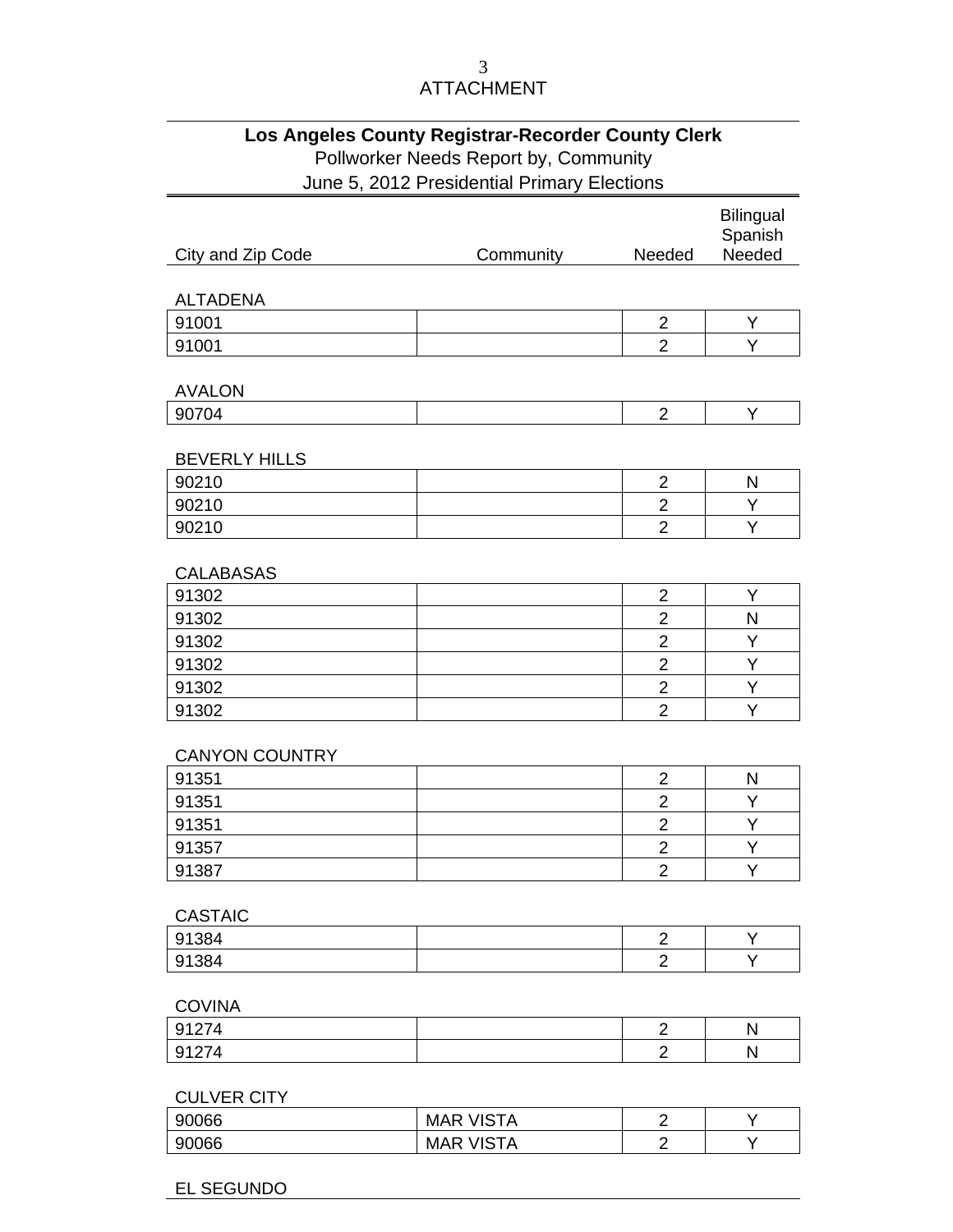|                               |                         | Υ         |
|-------------------------------|-------------------------|-----------|
|                               |                         |           |
| <b>HERMOSA BEACH</b>          |                         |           |
| 90254                         | $\overline{2}$          | N         |
|                               |                         |           |
| <b>HIDDEN HILLS</b>           |                         |           |
| 91302                         | $\overline{2}$          | N         |
|                               |                         |           |
| <b>HOLLYWOOD</b>              |                         |           |
| 91602                         | 3                       | Υ         |
|                               |                         |           |
| LA CANADA FLINTRIDGE          |                         |           |
| 91011                         | $\overline{2}$          | Y         |
|                               |                         |           |
| <b>LANCASTER</b>              |                         |           |
| 93536                         | $\overline{2}$          | Y         |
| 93536                         | $\overline{2}$          | N         |
|                               |                         |           |
| <b>LAWNDALE</b>               |                         |           |
| 90066<br><b>MAR VISTA</b>     | $\overline{2}$          | Υ         |
|                               |                         |           |
| <b>LOS ANGELES</b>            |                         |           |
| 90004<br><b>HANCOCK PARK</b>  | $\overline{2}$          | Υ         |
| <b>HANCOCK PARK</b><br>90004  | $\overline{2}$          | Υ         |
| <b>WILSHIRE BLVD</b><br>90010 | $\overline{2}$          | Υ         |
| <b>WEST ADAMS</b><br>90016    |                         |           |
| 90016<br><b>WEST ADAMS</b>    |                         |           |
| <b>COUNTRY CLUB</b><br>90019  |                         |           |
| 90024<br><b>WESTWOOD</b>      | 3                       | Y         |
| WESTWOOD<br>90024             | $\overline{2}$          | Υ         |
| WESTWOOD<br>90024             | $\overline{\mathbf{c}}$ | ${\sf N}$ |
| WESTWOOD<br>90024             | $\overline{2}$          | Υ         |
| 90024<br><b>WESTWOOD</b>      | $\overline{2}$          | Y         |
| <b>WESTWOOD</b><br>90024      | $\overline{2}$          | Υ         |
| 90024<br><b>WESTWOOD</b>      | $\overline{2}$          | Y         |
| WESTWOOD<br>90024             | $\overline{2}$          | Υ         |
| <b>WESTWOOD</b><br>90024      | $\overline{2}$          | Υ         |
| WESTWOOD<br>90024             | $\overline{2}$          | Y         |
| <b>SAWTELL</b><br>90025       | $\overline{2}$          | Y         |
| 90025<br><b>SAWTELL</b>       | $\overline{2}$          | N         |
| <b>SAWTELL</b><br>90025       | $\overline{2}$          | Υ         |
| <b>GRIFFITH PARK</b><br>90027 | $\overline{2}$          | Y         |
| <b>GRIFFITH PARK</b><br>90027 | $\overline{2}$          | Y         |
| <b>GRIFFITH PARK</b><br>90027 | $\overline{2}$          | Y         |
| <b>HOLLYWOOD</b><br>90028     | $\overline{2}$          | Υ         |
| 90028<br><b>HOLLYWOOD</b>     | $\overline{2}$          | Y         |
| <b>HOLLYWOOD</b><br>90028     | $\overline{2}$          | Υ         |
|                               | $\overline{2}$          | N         |
| <b>DOWNTOWN LA</b><br>90029   |                         |           |

4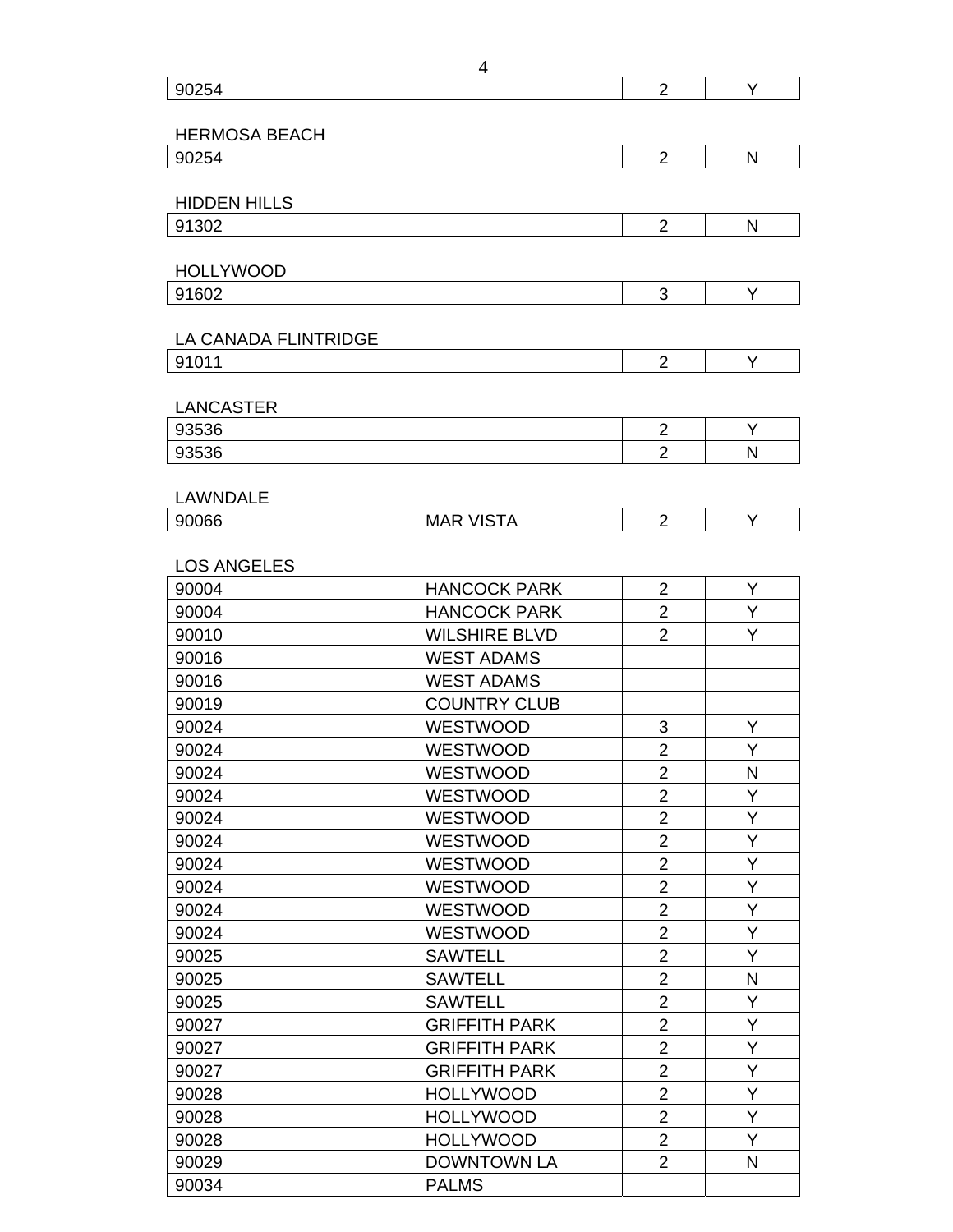|       | 5                      |                |   |
|-------|------------------------|----------------|---|
| 90034 | <b>PALMS</b>           |                |   |
| 90034 | <b>PALMS</b>           |                |   |
| 90034 | <b>PALMS</b>           |                |   |
| 90035 | <b>WEST FAIRFAX</b>    | 3              | N |
| 90035 | <b>WEST FAIRFAX</b>    |                |   |
| 90035 | <b>WEST FAIRFAX</b>    |                |   |
| 90035 | <b>WEST FAIRFAX</b>    |                |   |
| 90035 | <b>WEST FAIRFAX</b>    | $\overline{2}$ | Y |
| 90036 | <b>PARK LA BREA</b>    | $\overline{2}$ | Y |
| 90036 | <b>PARK LA BREA</b>    | $\overline{c}$ | Υ |
| 90036 | <b>PARK LA BREA</b>    | $\overline{2}$ | Y |
| 90036 | <b>PARK LA BREA</b>    | $\overline{2}$ | Υ |
| 90036 | <b>PARK LA BREA</b>    | $\overline{2}$ | Υ |
| 90036 | <b>PARK LA BREA</b>    | $\overline{2}$ | Υ |
| 90036 | <b>PARK LA BREA</b>    | $\overline{2}$ | Y |
| 90038 | <b>HOLLYWOOD</b>       | $\overline{2}$ | Y |
| 90038 | <b>HOLLYWOOD</b>       | $\overline{2}$ | Υ |
| 90038 | <b>HOLLYWOOD</b>       | $\overline{2}$ | Y |
| 90038 | <b>HOLLYWOOD</b>       | $\overline{2}$ | Υ |
| 90044 | <b>ATHENS</b>          |                |   |
| 90045 | <b>LAX</b>             | $\overline{2}$ | Υ |
| 90045 | <b>LAX</b>             | $\overline{2}$ | Y |
| 90045 | <b>LAX</b>             | $\overline{2}$ | N |
| 90045 | <b>LAX</b>             | $\overline{2}$ | Υ |
| 90045 | <b>LAX</b>             | $\overline{2}$ | Υ |
| 90046 | <b>MOUNT OLMPUS</b>    | $\overline{2}$ | Υ |
| 90046 | <b>MOUNT OLYMPUS</b>   | $\overline{2}$ | Y |
| 90046 | <b>MOUNT OLYMPUS</b>   | $\overline{2}$ | Y |
|       |                        | $\overline{2}$ | Y |
| 90046 | <b>MOUNT OLYMPUS</b>   |                | Y |
| 90046 | <b>MOUNT OLYMPUS</b>   | $\overline{2}$ |   |
| 90046 | <b>MOUNT OLYMPUS</b>   | $\overline{2}$ | Y |
| 90047 | <b>SOUTH CENTRAL</b>   | $\overline{2}$ | N |
| 90048 | <b>WEST BEVERLY</b>    | $\overline{2}$ | N |
| 90048 | <b>WEST BEVERLY</b>    | $\overline{2}$ | Y |
| 90048 | <b>WEST BEVERLY</b>    | $\overline{2}$ | Y |
| 90048 | <b>WEST BEVERLY</b>    | $\overline{2}$ | Y |
| 90048 | <b>WEST BEVERLY</b>    | $\overline{2}$ | Υ |
| 90049 |                        | $\overline{2}$ | Y |
| 90049 | <b>BEL AIR ESTATES</b> | $\overline{2}$ | N |
| 90049 | <b>BEL AIR ESTATES</b> | $\overline{c}$ | Y |
| 90049 | <b>BEL AIR ESTATES</b> | $\overline{2}$ | Y |
| 90049 | <b>BEL AIR ESTATES</b> | $\overline{2}$ | Y |
| 90049 | <b>BEL AIR ESTATES</b> | $\overline{2}$ | Y |
| 90049 | <b>BEL AIR ESTATES</b> | $\overline{2}$ | Y |
| 90049 | <b>BEL AIR ESTATES</b> | $\overline{2}$ | Y |
| 90049 | <b>BEL AIR ESTATES</b> | $\overline{2}$ | Y |
| 90049 | <b>BEL AIR ESTATES</b> | $\overline{2}$ | Y |
| 90049 | <b>BEL AIR ESTATES</b> | $\overline{2}$ | Y |
| 90064 | <b>WESTWOOD</b>        | 3              | Y |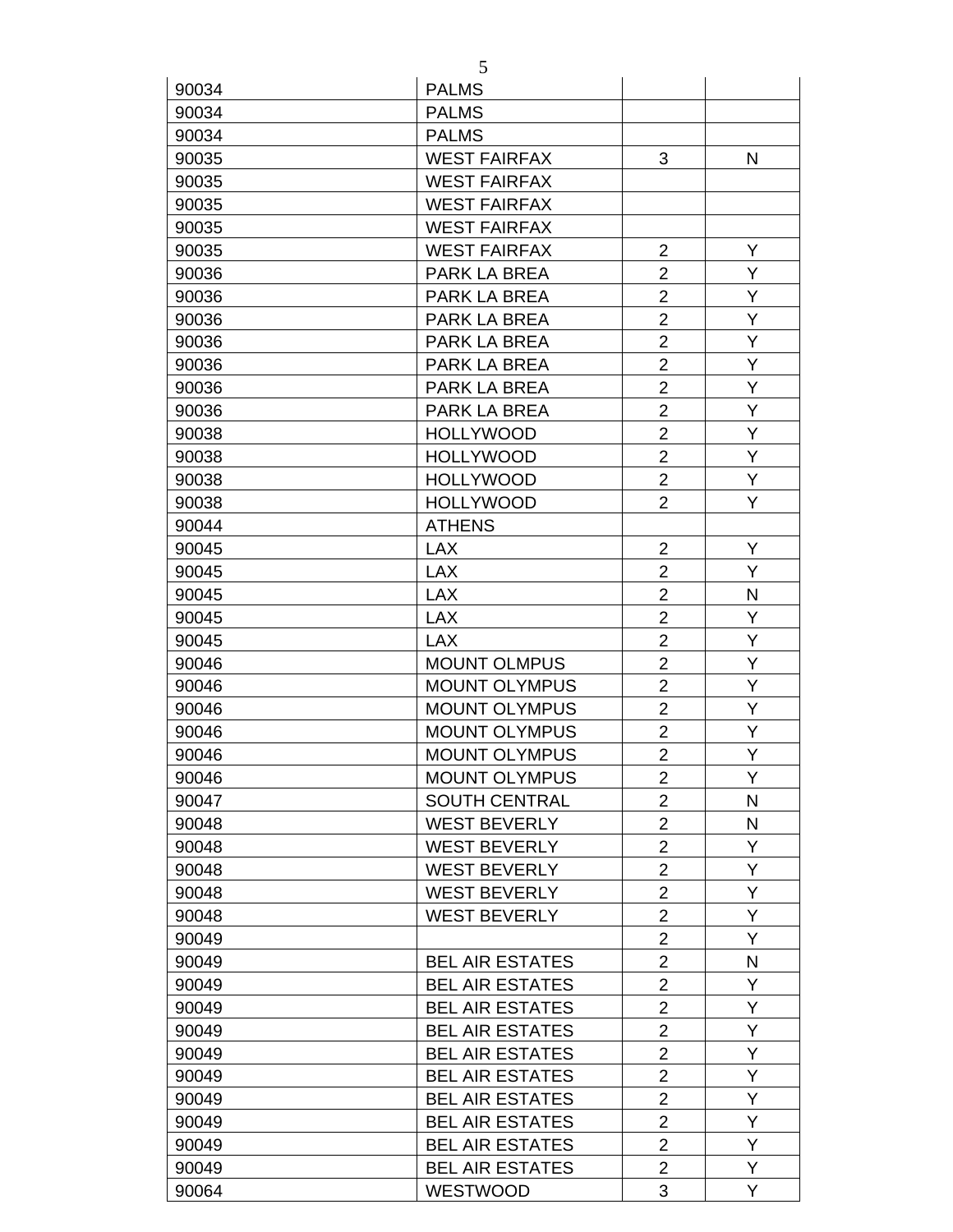| 90064          | <b>CHEVIOT HILLS</b>           | $\overline{2}$ | N            |
|----------------|--------------------------------|----------------|--------------|
| 90064          | <b>CHEVIOT HILLS</b>           |                |              |
| 90064          | <b>CHEVIOT HILLS</b>           | $\overline{2}$ | Y            |
| 90064          | <b>CHEVIOT HILLS</b>           | $\overline{2}$ | Y            |
| 90064          | <b>CHEVIOT HILLS</b>           | $\overline{2}$ | Y            |
| 90064          | <b>CHEVIOT HILLS</b>           | $\overline{2}$ | Y            |
| 90067          | <b>CENTURY CITY</b>            | $\overline{2}$ | Υ            |
| 90068          | <b>HOLLYWOOD</b>               | $\overline{2}$ | Y            |
| 90068          | <b>HOLLYWOOD</b>               | $\overline{2}$ | Y            |
| 90068          | <b>HOLLYWOOD</b>               | $\overline{2}$ | N            |
| 90077          | <b>BEL AIR ESTATES</b>         | $\overline{2}$ | Y            |
| 90210          | <b>BEVERLY HILLS</b>           | $\overline{2}$ | Υ            |
| 90272          | <b>PACIFIC PALISADES</b>       | $\overline{2}$ | Y            |
| 90272          | PACIFIC PALISADES              | $\overline{2}$ | Y            |
| 90272          | PACIFIC PALASADES              | $\overline{2}$ | Y            |
| 90272          | <b>PACIFIC PALASADES</b>       | $\overline{2}$ | Y            |
| 90272          | PACIFIC PALASADES              | $\overline{2}$ | Y            |
| 90272          | <b>PACIFIC PALASADES</b>       | $\overline{2}$ | Υ            |
| 90272          | <b>PACIFIC PALASADES</b>       | $\overline{2}$ | Υ            |
| 90272          | <b>PACIFIC PALASADES</b>       | $\overline{2}$ | Y            |
| 90291          | <b>VENICE</b>                  | $\overline{2}$ | Y            |
| 90291          | <b>VENICE</b>                  | $\overline{2}$ | Y            |
| 90291          | <b>VENICE</b>                  | $\overline{2}$ | Y            |
|                |                                | $\overline{2}$ | Y            |
| 90291          | <b>VENICE</b>                  | $\overline{2}$ | Υ            |
| 90291          | <b>VENICE</b>                  | $\overline{2}$ | Y            |
| 90291          | <b>VENICE</b><br><b>VENICE</b> | $\overline{2}$ | Υ            |
| 90292<br>90292 | <b>MARINA DEL REY</b>          | $\overline{2}$ | Y            |
| 90292          | <b>MARINA DEL REY</b>          | $\overline{2}$ | Y            |
| 90292          | <b>MARINA DEL REY</b>          | $\overline{2}$ | Y            |
|                | NORTH HOLLYWOOD                |                | Y            |
| 90601          |                                | 2              |              |
| 90607          | <b>VALLEY VILLAGE</b>          | $\overline{2}$ | Y            |
| 91306          | <b>WINNETKA</b>                | $\overline{2}$ | $\mathsf{N}$ |
| 91316          | <b>ENCINO</b>                  | $\overline{2}$ | N            |
| 91316          | NORTH HOLLYWOOD                | $\overline{2}$ | Y            |
| 91316          | <b>ENCINO</b>                  | $\overline{2}$ | Y            |
| 91324          | <b>NORTHRIDGE</b>              | $\overline{2}$ | Y            |
| 91325          | <b>NORTHRIDGE</b>              | $\overline{2}$ | Y            |
| 91340          | <b>SAN FERNANDO</b>            | $\overline{2}$ | Y            |
| 91342          | <b>SYLMAR</b>                  | $\overline{c}$ | Y            |
| 91342          | <b>SYLMAR</b>                  | $\overline{2}$ | Y            |
| 91342          | <b>SYLMAR</b>                  | $\overline{2}$ | Υ            |
| 91342          | <b>SYLMAR</b>                  | $\overline{2}$ | N            |
| 91342          | <b>SYLMAR</b>                  | $\overline{2}$ | Y            |
| 91342          | <b>SYLMAR</b>                  | $\overline{2}$ | Y            |
| 91342          | <b>SYLMAR</b>                  | $\overline{2}$ | Y            |
| 91342          | <b>SYLMAR</b>                  | $\overline{2}$ | Y            |
| 91342          | <b>SYLMAR</b>                  | $\overline{2}$ | Y            |
| 91342          | <b>SYLMAR</b>                  | $\overline{2}$ | Y            |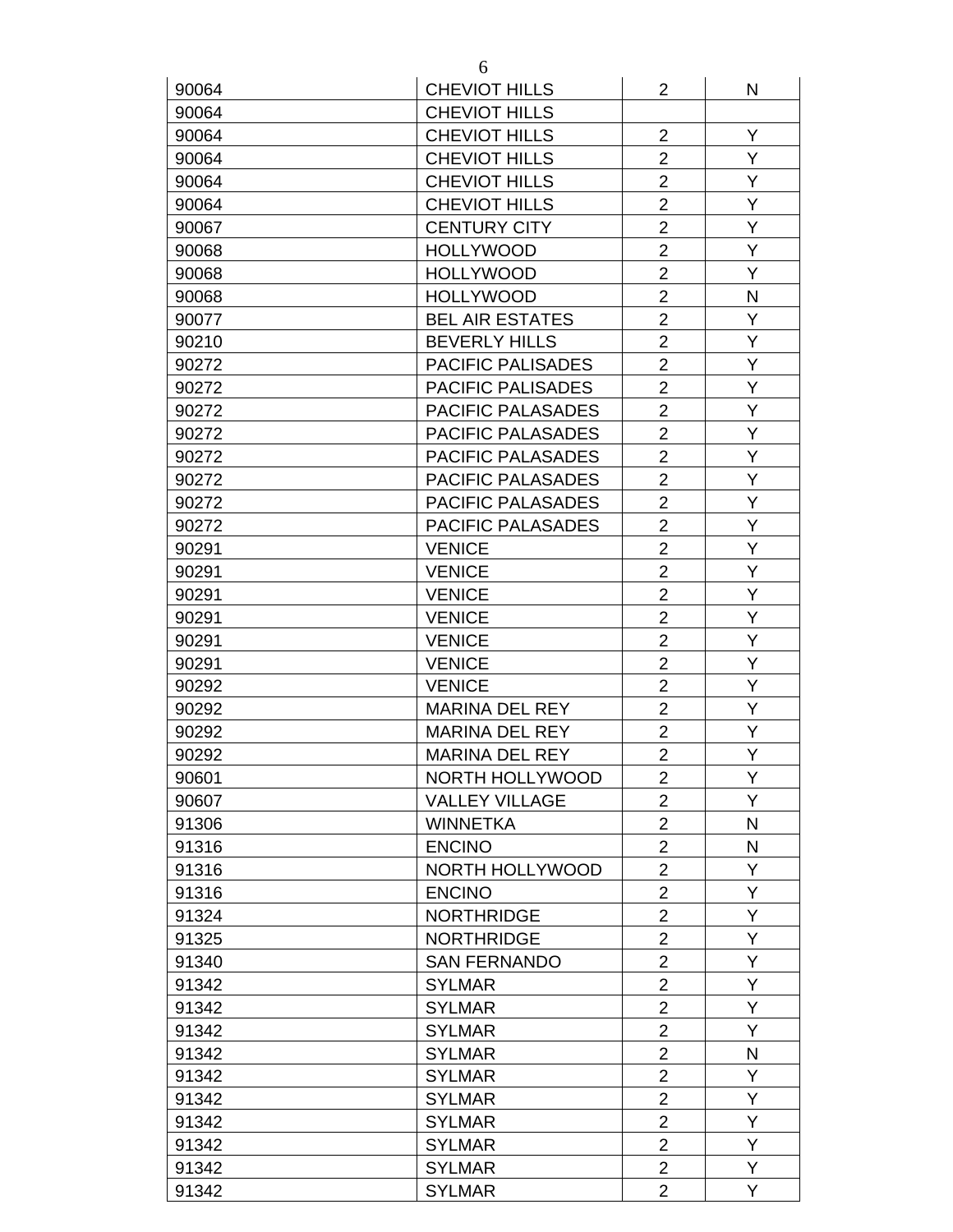| $\overline{2}$<br>Y<br><b>ENCINO</b><br>91346<br>$\overline{2}$<br>Y<br><b>SUN VALLEY</b><br>91352<br>$\overline{2}$<br>91352<br><b>SUN VALLEY</b><br>N<br>$\overline{2}$<br>Y<br>91352<br><b>SUN VALLEY</b><br>$\overline{2}$<br>Υ<br>91356<br><b>TARZANA</b><br>$\overline{2}$<br>Y<br>91364<br><b>WOODLAND HILLS</b><br>$\overline{2}$<br>Y<br>91364<br><b>WOODLAND HILLS</b><br>$\overline{2}$<br><b>WOODLAND HILLS</b><br>Y<br>91364<br>Y<br>$\overline{c}$<br>91364<br><b>WOODLAND HILLS</b><br>$\overline{2}$<br>Y<br>91364<br><b>WOODLAND HILLS</b><br>Y<br>$\overline{2}$<br><b>WOODLAND HILLS</b><br>91364<br>$\overline{2}$<br>Υ<br><b>WOODLAND HILLS</b><br>91367<br>Y<br><b>WOODLAND HILLS</b><br>$\overline{2}$<br>91367<br>$\overline{2}$<br>Y<br><b>WOODLAND HILLS</b><br>91367<br>$\overline{2}$<br>Y<br><b>WOODLAND HILLS</b><br>91367<br>$\overline{2}$<br>Y<br><b>WOODLAND HILLS</b><br>91367<br>$\overline{2}$<br>Y<br>91403<br><b>SHERMAN OAKS</b><br>$\overline{2}$<br>Y<br>91403<br><b>SHERMAN OAKS</b><br>$\overline{2}$<br>Y<br>91403<br><b>SHERMAN OAKS</b><br>$\overline{2}$<br>N<br><b>VAN NUYS</b><br>91405<br>$\overline{2}$<br>Y<br>91411<br><b>SHERMAN OAKS</b><br>$\overline{2}$<br>Y<br>91423<br><b>SHERMAN OAKS</b><br>$\overline{2}$<br>Y<br><b>SHERMAN OAKS</b><br>91423<br>$\overline{2}$<br>Y<br>91423<br><b>SHERMAN OAKS</b><br>$\overline{2}$<br>Y<br>91423<br><b>SHERMAN OAKS</b><br>$\overline{2}$<br>Y<br>91423<br><b>SHERMAN OAKS</b><br>$\overline{2}$<br>Y<br>91423<br><b>SHERMAN OAKS</b><br>$\overline{2}$<br>Y<br>91602<br><b>STUDIO CITY</b><br>$\overline{2}$<br>$\mathsf{N}$<br><b>STUDIO CITY</b><br>91602<br>$\overline{c}$<br>Y.<br>91602<br><b>STUDIO CITY</b><br>$\overline{2}$<br>Y<br>91602<br><b>STUDIO CITY</b><br>$\overline{2}$<br>Y<br><b>BEVERLY HILLS</b><br>91602<br>Υ<br>$\overline{c}$<br>91604<br><b>STUDIO CITY</b><br>$\mathsf C$<br>$\overline{2}$<br>91605<br>NORTH HOLLYWOOD<br>$\mathsf{N}$<br>$\overline{2}$<br>NORTH HOLLYWOOD<br>91605<br>$\overline{2}$<br><b>NORTH HOLLYWOOD</b><br>Υ<br>91605<br>Υ<br><b>STUDIO CITY</b><br>$\overline{2}$<br>91606<br>$\overline{2}$<br>Υ<br><b>VALLEY VILLAGE</b><br>91607<br>Y<br><b>VALLEY VILLAGE</b><br>2<br>91607<br>$\overline{2}$<br>Y<br><b>VALLEY VILLAGE</b><br>91607<br>$\overline{2}$<br>Y<br><b>VALLEY VILLAGE</b><br>91607<br>Y<br>$\overline{2}$<br><b>VALLEY VILLAGE</b><br>91607 | 91345 | <b>MISSION HILLS</b> | $\overline{2}$ | Y |
|-------------------------------------------------------------------------------------------------------------------------------------------------------------------------------------------------------------------------------------------------------------------------------------------------------------------------------------------------------------------------------------------------------------------------------------------------------------------------------------------------------------------------------------------------------------------------------------------------------------------------------------------------------------------------------------------------------------------------------------------------------------------------------------------------------------------------------------------------------------------------------------------------------------------------------------------------------------------------------------------------------------------------------------------------------------------------------------------------------------------------------------------------------------------------------------------------------------------------------------------------------------------------------------------------------------------------------------------------------------------------------------------------------------------------------------------------------------------------------------------------------------------------------------------------------------------------------------------------------------------------------------------------------------------------------------------------------------------------------------------------------------------------------------------------------------------------------------------------------------------------------------------------------------------------------------------------------------------------------------------------------------------------------------------------------------------------------------------------------------------------------------------------------------------------------------------------------------------------------------------------------------------------------------------------------------------------------------------------------------------------------------------------------------------------|-------|----------------------|----------------|---|
|                                                                                                                                                                                                                                                                                                                                                                                                                                                                                                                                                                                                                                                                                                                                                                                                                                                                                                                                                                                                                                                                                                                                                                                                                                                                                                                                                                                                                                                                                                                                                                                                                                                                                                                                                                                                                                                                                                                                                                                                                                                                                                                                                                                                                                                                                                                                                                                                                         |       |                      |                |   |
|                                                                                                                                                                                                                                                                                                                                                                                                                                                                                                                                                                                                                                                                                                                                                                                                                                                                                                                                                                                                                                                                                                                                                                                                                                                                                                                                                                                                                                                                                                                                                                                                                                                                                                                                                                                                                                                                                                                                                                                                                                                                                                                                                                                                                                                                                                                                                                                                                         |       |                      |                |   |
|                                                                                                                                                                                                                                                                                                                                                                                                                                                                                                                                                                                                                                                                                                                                                                                                                                                                                                                                                                                                                                                                                                                                                                                                                                                                                                                                                                                                                                                                                                                                                                                                                                                                                                                                                                                                                                                                                                                                                                                                                                                                                                                                                                                                                                                                                                                                                                                                                         |       |                      |                |   |
|                                                                                                                                                                                                                                                                                                                                                                                                                                                                                                                                                                                                                                                                                                                                                                                                                                                                                                                                                                                                                                                                                                                                                                                                                                                                                                                                                                                                                                                                                                                                                                                                                                                                                                                                                                                                                                                                                                                                                                                                                                                                                                                                                                                                                                                                                                                                                                                                                         |       |                      |                |   |
|                                                                                                                                                                                                                                                                                                                                                                                                                                                                                                                                                                                                                                                                                                                                                                                                                                                                                                                                                                                                                                                                                                                                                                                                                                                                                                                                                                                                                                                                                                                                                                                                                                                                                                                                                                                                                                                                                                                                                                                                                                                                                                                                                                                                                                                                                                                                                                                                                         |       |                      |                |   |
|                                                                                                                                                                                                                                                                                                                                                                                                                                                                                                                                                                                                                                                                                                                                                                                                                                                                                                                                                                                                                                                                                                                                                                                                                                                                                                                                                                                                                                                                                                                                                                                                                                                                                                                                                                                                                                                                                                                                                                                                                                                                                                                                                                                                                                                                                                                                                                                                                         |       |                      |                |   |
|                                                                                                                                                                                                                                                                                                                                                                                                                                                                                                                                                                                                                                                                                                                                                                                                                                                                                                                                                                                                                                                                                                                                                                                                                                                                                                                                                                                                                                                                                                                                                                                                                                                                                                                                                                                                                                                                                                                                                                                                                                                                                                                                                                                                                                                                                                                                                                                                                         |       |                      |                |   |
|                                                                                                                                                                                                                                                                                                                                                                                                                                                                                                                                                                                                                                                                                                                                                                                                                                                                                                                                                                                                                                                                                                                                                                                                                                                                                                                                                                                                                                                                                                                                                                                                                                                                                                                                                                                                                                                                                                                                                                                                                                                                                                                                                                                                                                                                                                                                                                                                                         |       |                      |                |   |
|                                                                                                                                                                                                                                                                                                                                                                                                                                                                                                                                                                                                                                                                                                                                                                                                                                                                                                                                                                                                                                                                                                                                                                                                                                                                                                                                                                                                                                                                                                                                                                                                                                                                                                                                                                                                                                                                                                                                                                                                                                                                                                                                                                                                                                                                                                                                                                                                                         |       |                      |                |   |
|                                                                                                                                                                                                                                                                                                                                                                                                                                                                                                                                                                                                                                                                                                                                                                                                                                                                                                                                                                                                                                                                                                                                                                                                                                                                                                                                                                                                                                                                                                                                                                                                                                                                                                                                                                                                                                                                                                                                                                                                                                                                                                                                                                                                                                                                                                                                                                                                                         |       |                      |                |   |
|                                                                                                                                                                                                                                                                                                                                                                                                                                                                                                                                                                                                                                                                                                                                                                                                                                                                                                                                                                                                                                                                                                                                                                                                                                                                                                                                                                                                                                                                                                                                                                                                                                                                                                                                                                                                                                                                                                                                                                                                                                                                                                                                                                                                                                                                                                                                                                                                                         |       |                      |                |   |
|                                                                                                                                                                                                                                                                                                                                                                                                                                                                                                                                                                                                                                                                                                                                                                                                                                                                                                                                                                                                                                                                                                                                                                                                                                                                                                                                                                                                                                                                                                                                                                                                                                                                                                                                                                                                                                                                                                                                                                                                                                                                                                                                                                                                                                                                                                                                                                                                                         |       |                      |                |   |
|                                                                                                                                                                                                                                                                                                                                                                                                                                                                                                                                                                                                                                                                                                                                                                                                                                                                                                                                                                                                                                                                                                                                                                                                                                                                                                                                                                                                                                                                                                                                                                                                                                                                                                                                                                                                                                                                                                                                                                                                                                                                                                                                                                                                                                                                                                                                                                                                                         |       |                      |                |   |
|                                                                                                                                                                                                                                                                                                                                                                                                                                                                                                                                                                                                                                                                                                                                                                                                                                                                                                                                                                                                                                                                                                                                                                                                                                                                                                                                                                                                                                                                                                                                                                                                                                                                                                                                                                                                                                                                                                                                                                                                                                                                                                                                                                                                                                                                                                                                                                                                                         |       |                      |                |   |
|                                                                                                                                                                                                                                                                                                                                                                                                                                                                                                                                                                                                                                                                                                                                                                                                                                                                                                                                                                                                                                                                                                                                                                                                                                                                                                                                                                                                                                                                                                                                                                                                                                                                                                                                                                                                                                                                                                                                                                                                                                                                                                                                                                                                                                                                                                                                                                                                                         |       |                      |                |   |
|                                                                                                                                                                                                                                                                                                                                                                                                                                                                                                                                                                                                                                                                                                                                                                                                                                                                                                                                                                                                                                                                                                                                                                                                                                                                                                                                                                                                                                                                                                                                                                                                                                                                                                                                                                                                                                                                                                                                                                                                                                                                                                                                                                                                                                                                                                                                                                                                                         |       |                      |                |   |
|                                                                                                                                                                                                                                                                                                                                                                                                                                                                                                                                                                                                                                                                                                                                                                                                                                                                                                                                                                                                                                                                                                                                                                                                                                                                                                                                                                                                                                                                                                                                                                                                                                                                                                                                                                                                                                                                                                                                                                                                                                                                                                                                                                                                                                                                                                                                                                                                                         |       |                      |                |   |
|                                                                                                                                                                                                                                                                                                                                                                                                                                                                                                                                                                                                                                                                                                                                                                                                                                                                                                                                                                                                                                                                                                                                                                                                                                                                                                                                                                                                                                                                                                                                                                                                                                                                                                                                                                                                                                                                                                                                                                                                                                                                                                                                                                                                                                                                                                                                                                                                                         |       |                      |                |   |
|                                                                                                                                                                                                                                                                                                                                                                                                                                                                                                                                                                                                                                                                                                                                                                                                                                                                                                                                                                                                                                                                                                                                                                                                                                                                                                                                                                                                                                                                                                                                                                                                                                                                                                                                                                                                                                                                                                                                                                                                                                                                                                                                                                                                                                                                                                                                                                                                                         |       |                      |                |   |
|                                                                                                                                                                                                                                                                                                                                                                                                                                                                                                                                                                                                                                                                                                                                                                                                                                                                                                                                                                                                                                                                                                                                                                                                                                                                                                                                                                                                                                                                                                                                                                                                                                                                                                                                                                                                                                                                                                                                                                                                                                                                                                                                                                                                                                                                                                                                                                                                                         |       |                      |                |   |
|                                                                                                                                                                                                                                                                                                                                                                                                                                                                                                                                                                                                                                                                                                                                                                                                                                                                                                                                                                                                                                                                                                                                                                                                                                                                                                                                                                                                                                                                                                                                                                                                                                                                                                                                                                                                                                                                                                                                                                                                                                                                                                                                                                                                                                                                                                                                                                                                                         |       |                      |                |   |
|                                                                                                                                                                                                                                                                                                                                                                                                                                                                                                                                                                                                                                                                                                                                                                                                                                                                                                                                                                                                                                                                                                                                                                                                                                                                                                                                                                                                                                                                                                                                                                                                                                                                                                                                                                                                                                                                                                                                                                                                                                                                                                                                                                                                                                                                                                                                                                                                                         |       |                      |                |   |
|                                                                                                                                                                                                                                                                                                                                                                                                                                                                                                                                                                                                                                                                                                                                                                                                                                                                                                                                                                                                                                                                                                                                                                                                                                                                                                                                                                                                                                                                                                                                                                                                                                                                                                                                                                                                                                                                                                                                                                                                                                                                                                                                                                                                                                                                                                                                                                                                                         |       |                      |                |   |
|                                                                                                                                                                                                                                                                                                                                                                                                                                                                                                                                                                                                                                                                                                                                                                                                                                                                                                                                                                                                                                                                                                                                                                                                                                                                                                                                                                                                                                                                                                                                                                                                                                                                                                                                                                                                                                                                                                                                                                                                                                                                                                                                                                                                                                                                                                                                                                                                                         |       |                      |                |   |
|                                                                                                                                                                                                                                                                                                                                                                                                                                                                                                                                                                                                                                                                                                                                                                                                                                                                                                                                                                                                                                                                                                                                                                                                                                                                                                                                                                                                                                                                                                                                                                                                                                                                                                                                                                                                                                                                                                                                                                                                                                                                                                                                                                                                                                                                                                                                                                                                                         |       |                      |                |   |
|                                                                                                                                                                                                                                                                                                                                                                                                                                                                                                                                                                                                                                                                                                                                                                                                                                                                                                                                                                                                                                                                                                                                                                                                                                                                                                                                                                                                                                                                                                                                                                                                                                                                                                                                                                                                                                                                                                                                                                                                                                                                                                                                                                                                                                                                                                                                                                                                                         |       |                      |                |   |
|                                                                                                                                                                                                                                                                                                                                                                                                                                                                                                                                                                                                                                                                                                                                                                                                                                                                                                                                                                                                                                                                                                                                                                                                                                                                                                                                                                                                                                                                                                                                                                                                                                                                                                                                                                                                                                                                                                                                                                                                                                                                                                                                                                                                                                                                                                                                                                                                                         |       |                      |                |   |
|                                                                                                                                                                                                                                                                                                                                                                                                                                                                                                                                                                                                                                                                                                                                                                                                                                                                                                                                                                                                                                                                                                                                                                                                                                                                                                                                                                                                                                                                                                                                                                                                                                                                                                                                                                                                                                                                                                                                                                                                                                                                                                                                                                                                                                                                                                                                                                                                                         |       |                      |                |   |
|                                                                                                                                                                                                                                                                                                                                                                                                                                                                                                                                                                                                                                                                                                                                                                                                                                                                                                                                                                                                                                                                                                                                                                                                                                                                                                                                                                                                                                                                                                                                                                                                                                                                                                                                                                                                                                                                                                                                                                                                                                                                                                                                                                                                                                                                                                                                                                                                                         |       |                      |                |   |
|                                                                                                                                                                                                                                                                                                                                                                                                                                                                                                                                                                                                                                                                                                                                                                                                                                                                                                                                                                                                                                                                                                                                                                                                                                                                                                                                                                                                                                                                                                                                                                                                                                                                                                                                                                                                                                                                                                                                                                                                                                                                                                                                                                                                                                                                                                                                                                                                                         |       |                      |                |   |
|                                                                                                                                                                                                                                                                                                                                                                                                                                                                                                                                                                                                                                                                                                                                                                                                                                                                                                                                                                                                                                                                                                                                                                                                                                                                                                                                                                                                                                                                                                                                                                                                                                                                                                                                                                                                                                                                                                                                                                                                                                                                                                                                                                                                                                                                                                                                                                                                                         |       |                      |                |   |
|                                                                                                                                                                                                                                                                                                                                                                                                                                                                                                                                                                                                                                                                                                                                                                                                                                                                                                                                                                                                                                                                                                                                                                                                                                                                                                                                                                                                                                                                                                                                                                                                                                                                                                                                                                                                                                                                                                                                                                                                                                                                                                                                                                                                                                                                                                                                                                                                                         |       |                      |                |   |
|                                                                                                                                                                                                                                                                                                                                                                                                                                                                                                                                                                                                                                                                                                                                                                                                                                                                                                                                                                                                                                                                                                                                                                                                                                                                                                                                                                                                                                                                                                                                                                                                                                                                                                                                                                                                                                                                                                                                                                                                                                                                                                                                                                                                                                                                                                                                                                                                                         |       |                      |                |   |
|                                                                                                                                                                                                                                                                                                                                                                                                                                                                                                                                                                                                                                                                                                                                                                                                                                                                                                                                                                                                                                                                                                                                                                                                                                                                                                                                                                                                                                                                                                                                                                                                                                                                                                                                                                                                                                                                                                                                                                                                                                                                                                                                                                                                                                                                                                                                                                                                                         |       |                      |                |   |
|                                                                                                                                                                                                                                                                                                                                                                                                                                                                                                                                                                                                                                                                                                                                                                                                                                                                                                                                                                                                                                                                                                                                                                                                                                                                                                                                                                                                                                                                                                                                                                                                                                                                                                                                                                                                                                                                                                                                                                                                                                                                                                                                                                                                                                                                                                                                                                                                                         |       |                      |                |   |
|                                                                                                                                                                                                                                                                                                                                                                                                                                                                                                                                                                                                                                                                                                                                                                                                                                                                                                                                                                                                                                                                                                                                                                                                                                                                                                                                                                                                                                                                                                                                                                                                                                                                                                                                                                                                                                                                                                                                                                                                                                                                                                                                                                                                                                                                                                                                                                                                                         |       |                      |                |   |
|                                                                                                                                                                                                                                                                                                                                                                                                                                                                                                                                                                                                                                                                                                                                                                                                                                                                                                                                                                                                                                                                                                                                                                                                                                                                                                                                                                                                                                                                                                                                                                                                                                                                                                                                                                                                                                                                                                                                                                                                                                                                                                                                                                                                                                                                                                                                                                                                                         |       |                      |                |   |
|                                                                                                                                                                                                                                                                                                                                                                                                                                                                                                                                                                                                                                                                                                                                                                                                                                                                                                                                                                                                                                                                                                                                                                                                                                                                                                                                                                                                                                                                                                                                                                                                                                                                                                                                                                                                                                                                                                                                                                                                                                                                                                                                                                                                                                                                                                                                                                                                                         |       |                      |                |   |
|                                                                                                                                                                                                                                                                                                                                                                                                                                                                                                                                                                                                                                                                                                                                                                                                                                                                                                                                                                                                                                                                                                                                                                                                                                                                                                                                                                                                                                                                                                                                                                                                                                                                                                                                                                                                                                                                                                                                                                                                                                                                                                                                                                                                                                                                                                                                                                                                                         |       |                      |                |   |
|                                                                                                                                                                                                                                                                                                                                                                                                                                                                                                                                                                                                                                                                                                                                                                                                                                                                                                                                                                                                                                                                                                                                                                                                                                                                                                                                                                                                                                                                                                                                                                                                                                                                                                                                                                                                                                                                                                                                                                                                                                                                                                                                                                                                                                                                                                                                                                                                                         |       |                      |                |   |
|                                                                                                                                                                                                                                                                                                                                                                                                                                                                                                                                                                                                                                                                                                                                                                                                                                                                                                                                                                                                                                                                                                                                                                                                                                                                                                                                                                                                                                                                                                                                                                                                                                                                                                                                                                                                                                                                                                                                                                                                                                                                                                                                                                                                                                                                                                                                                                                                                         |       |                      |                |   |
|                                                                                                                                                                                                                                                                                                                                                                                                                                                                                                                                                                                                                                                                                                                                                                                                                                                                                                                                                                                                                                                                                                                                                                                                                                                                                                                                                                                                                                                                                                                                                                                                                                                                                                                                                                                                                                                                                                                                                                                                                                                                                                                                                                                                                                                                                                                                                                                                                         |       |                      |                |   |

| <b>MALIBU</b> |   |   |
|---------------|---|---|
| 90265         | ╭ | N |
| 90265         | ╭ |   |
| 90265         | ╭ |   |

7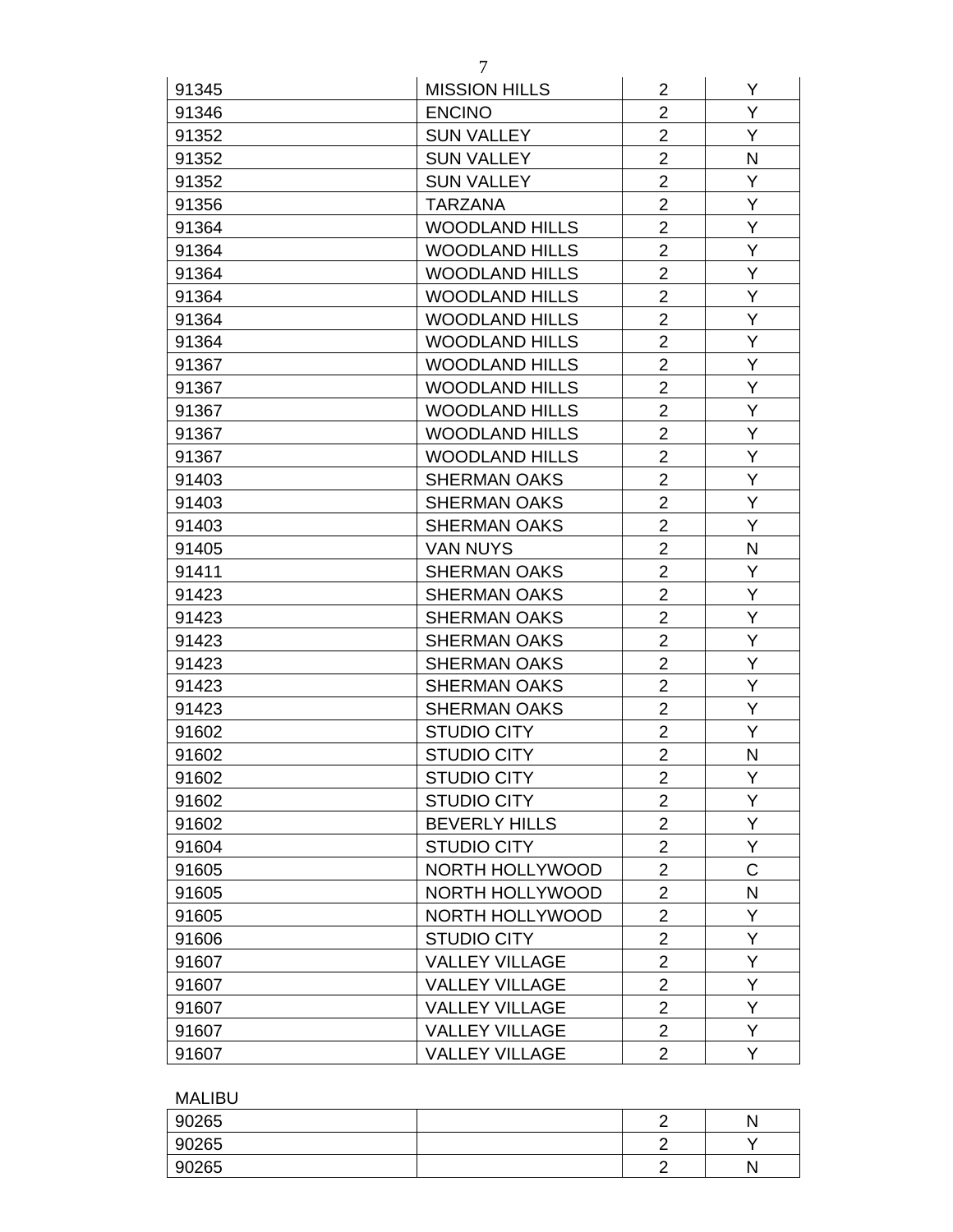MANHATTAN BEACH

| 90266 | ╭ |  |
|-------|---|--|
| 90266 | ╭ |  |
| 90266 | - |  |

#### MARINA DEL REY

| 90230 | ╭ | Λ |
|-------|---|---|
| 90293 | ╭ |   |
| 90293 |   |   |
| 90293 | ╭ |   |

#### MONROVIA

| 91016 | ⌒ |  |
|-------|---|--|
| 91016 | ⌒ |  |
| 91016 | ◠ |  |

### NEW HALL

| 91321 |  |
|-------|--|
| 91321 |  |
| 91321 |  |
| 91321 |  |
| 91321 |  |

### PALOS VERDES

| 90274<br>74<br><u> JULI</u>                                   | -<br>- |  |
|---------------------------------------------------------------|--------|--|
| $\sim$ $\sim$ $\sim$ $\sim$<br><b>Q</b><br>74<br><u>JUZI.</u> |        |  |

| PALOS VERDES PENN |  |  |
|-------------------|--|--|
| u                 |  |  |

### PASADENA

| 91106<br>ັ | - |  |
|------------|---|--|
| 91106<br>ັ | - |  |

### RANCH PALOS VERDES

### RANCHO PALOS VERDES

| u.              |  |  |
|-----------------|--|--|
| $\sim$ $-$<br>u |  |  |

### REDONDO BEACH

| 90277 | - |  |
|-------|---|--|
| 90277 |   |  |
| 90277 |   |  |

### ROLLING HILLS EST

|--|